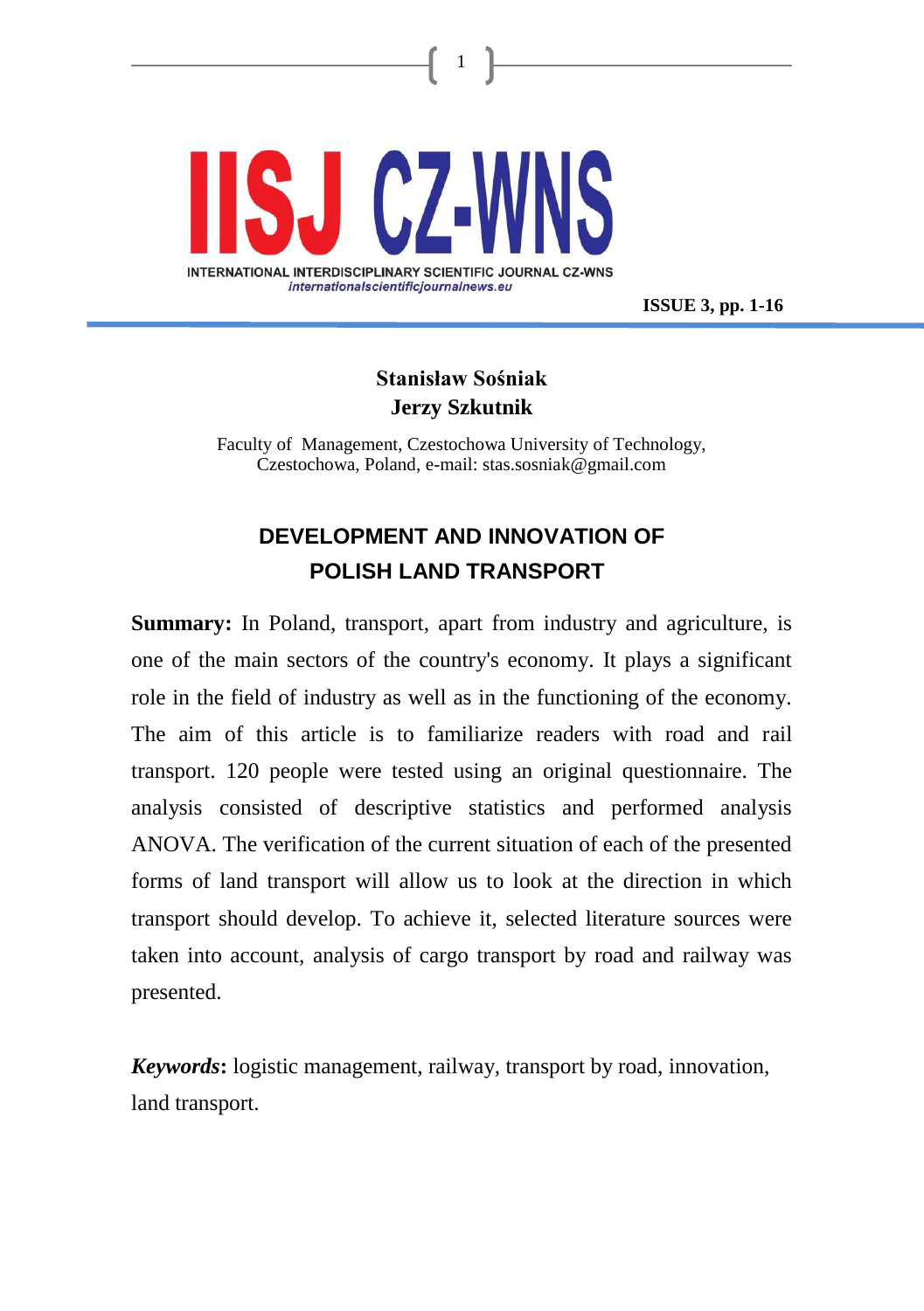2

#### **Introduction**

Transport is considered to be one of the key factors determining the development of the country's economy and society. It is a broadly understood concept, among other things, it enables the exchange of goods and services, determines the movement of goods at the national and international level, as well as meets the communication needs of people by increasing access to spheres of economic life (e.g. education, culture). The following transport functions are distinguished:

- consumption and consumption function, i.e. transport of goods, transport companies,

- production function - creating conditions for economic activity to meet production needs, influences and stimulates the functioning of the market and exchange,

- an integrative function that integrates the state and society through transport services [1].

The transport system distinguishes many subsystems, classified according to the environment (land, air and water transport), the subject of transport (cargo, passenger) and the means of transport and organization. A well-developed transport infrastructure leads to the strengthening of the economic, social and spatial cohesion of the country and strengthens the competitiveness of the Polish economy as the dominant link in logistic processes. The efficient functioning of the transport logistics system requires appropriate infrastructure. On and infrastructure land transport consists of rail lines and road wheel [2]. Infrastructure plays a significant role in social and economic life because it determines the progress of civilization and technology. Well-developed, it brings many benefits, including: cost savings; elimination of communication difficulties reduces the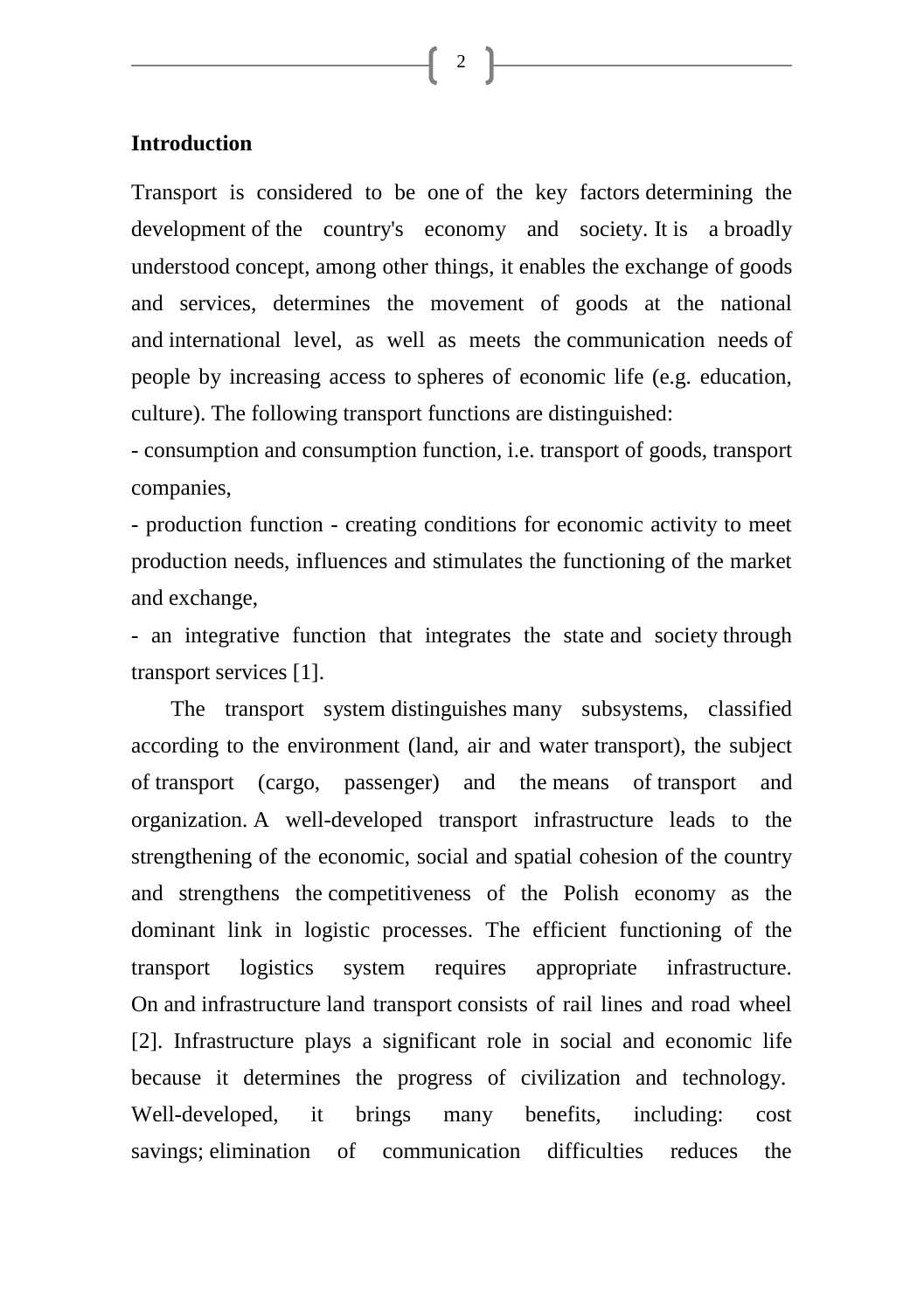elimination of congestion, shortening the travel time. Other benefits are undoubtedly increasing the level of mobility in society, which gives better access to education, health care and work. The extensive infrastructure improves the comfort of driving and travelling, improves the quality and standard of living. Moreover, it leads to an increase in the productivity of enterprises and increases their investment opportunities [3]. Transport directly affects human health through the emission of chemicals into the atmosphere. Modern transport infrastructure leads to lower costs in the economy, which is territorially reflected in the development of the country and limiting the negative impact on the natural environment. Taking initiatives in the field of development and improvement of transport will contribute to reducing air pollution and improving the quality of social life [4].

Contemporary and constantly evolving trends, internationalization and globalization set ever more stringent requirements. Therefore, the development of transport is an important factor of the country's economic growth. The need to create and introduce new concepts of management and innovation in transport results from the constantly low level of efficiency of many technical and organizational elements [5]. Innovativeness is a measure of the level in determining the modernity of management. The motive for searching for innovative solutions in transport is the need to improve the efficiency of management, increase the time and space availability, improve the quality of services and reduce environmental nuisance. Among the types of innovation, four basic groups should be distinguished: product, process, organizational and marketing. Innovation consists on implementing a new and significantly improved product or process, a new organizational method or a new marketing method [6].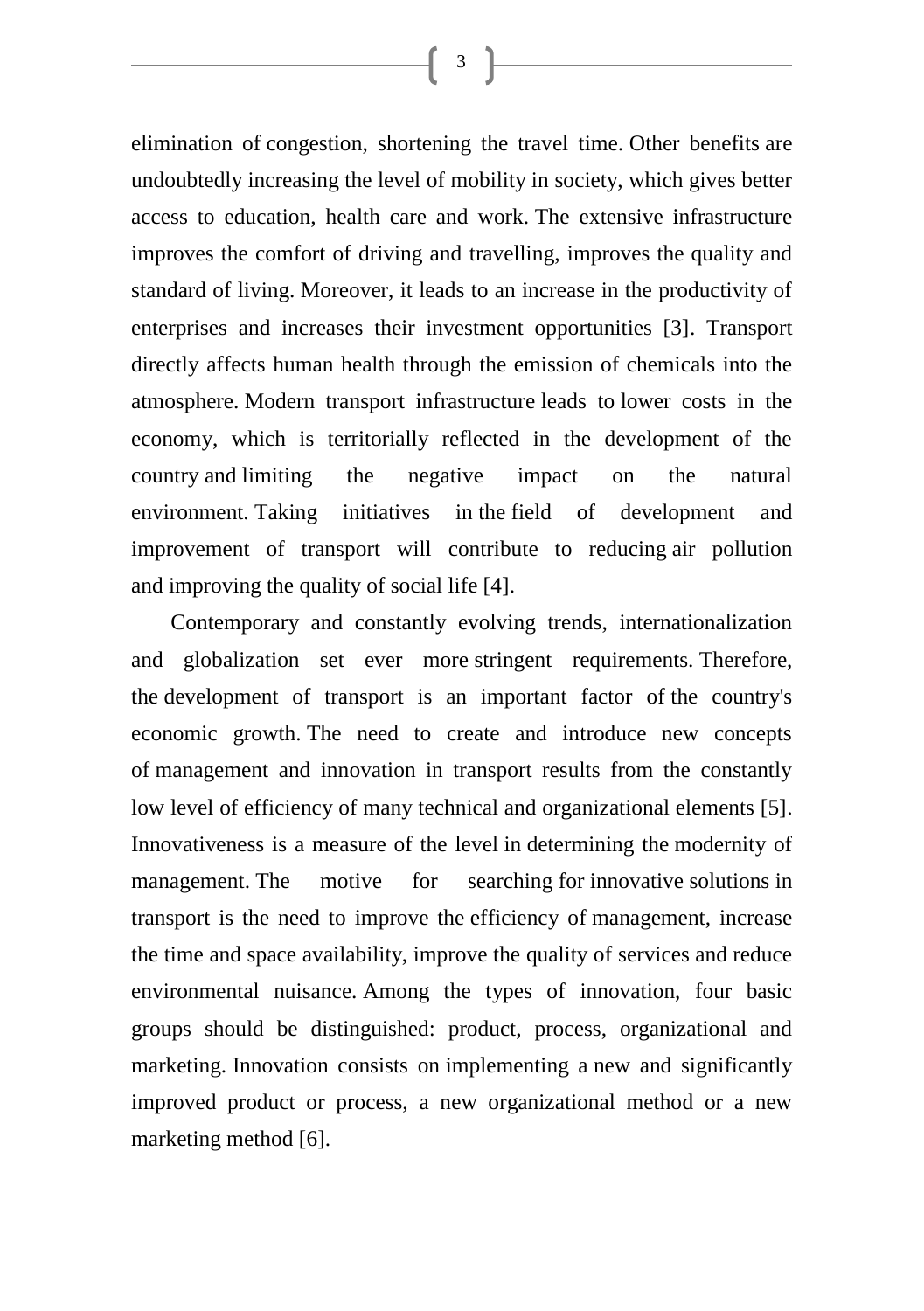The implementation of new investment projects as well as the introduction of systemic changes in transport will allow for the elimination of weak elements of Polish transport and will accelerate the economic development and exchange with foreign countries. The development of transport should lead to the comprehensive strengthening of the country through the implementation of new technologies, the creation of a functional and integrated infrastructure and the introduction of a higher quality service than on the competitive transport market while limiting all harmful effects on public health and the natural environment. Failure to develop transport would stop the growth of production and the social division of labour. Innovative solutions are created as a result of many research and development works carried out in individual companies or other centres.

Modern solutions used in transport will not only result in faster expansion but will provide new opportunities for cooperation with other service and industrial enterprises. The introduction of sufficiently high and fast quality of the service and the timeliness of logistics information often provides a competitive advantage [7].

In Poland, the existing transport system in passenger and cargo transport is largely dominated by road and rail transport. Unfortunately, due to the insufficient system of highways, expressways and high-speed railways in Poland, there is a barrier in the processes of economic development of the country, it limits the possibilities of using the geographical location of Poland, the size of the market and the development of the economy, as well as inhibits international exchange, reduces the mobility of the workforce and the possibility of attracting foreign capital [5].

 $\begin{bmatrix} 4 \end{bmatrix}$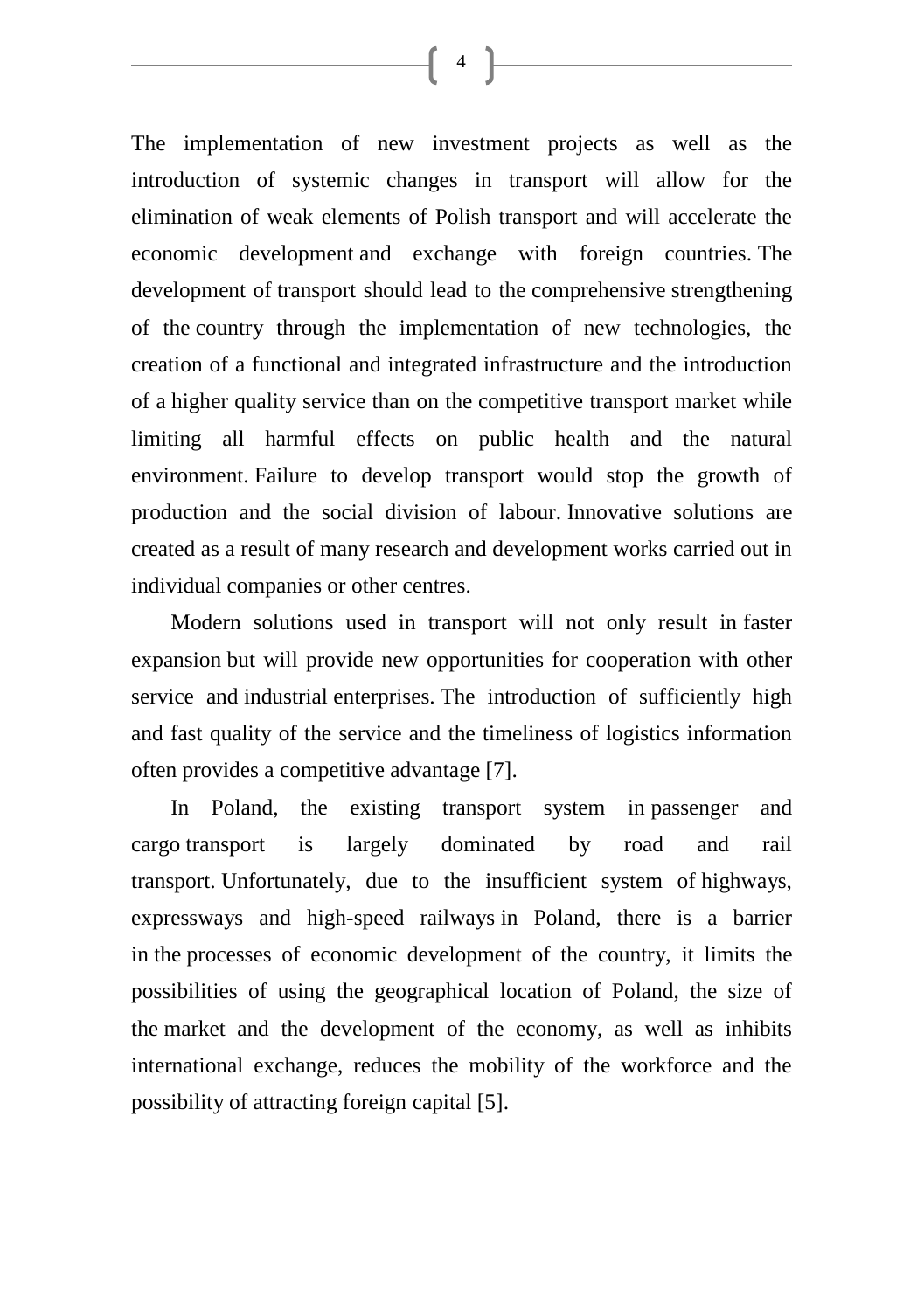5

#### **1.1. Car transport**

The most important and popular type of transport is road transport. Cargo and passengers move on land roads using wheeled means of transport. The road infrastructure consists of linear (roads) and point infrastructure (e.g. bus stops, logistic centres, road junctions, parking lots, stations). Recently, the most developed economies of the EU and the European Union have seen a marked increase in the number of journeys by public transport, which is a consequence of the constantly deteriorating road conditions, despite the investment of huge money in road infrastructure. Low traffic capacity of roads, streets and intersections during rush hours affects the quality of travel, causing congestion and delays in transport. Road transport began to develop at the beginning of the 20th century, along with the popularization of motorization. However, the roads began to exist much earlier, because they were driven used by horses, in carriages or on foot. The roads connected the settlement units. Today's paved roads were mostly built in the old places, because their purpose was the same - they must connect towns [8].

The data from recent years show that modern technologies and innovative solutions are constantly being introduced in road transport, which significantly affect the competitiveness of enterprises. These changes affect the technologies of building vehicles used in road transport. The development of road infrastructure leads to an increase in driving speed by up to 20-40%, a reduction in noise emissions from cars, an increase in the load capacity of transport means and a reduction in harmful exhaust emissions. Due to the flow efficiency, the product is delivered at the right time to the right place in accordance with the requirements of the supplier or recipient. On the other hand, the costs of transport affect the efficiency of the system operation and depend on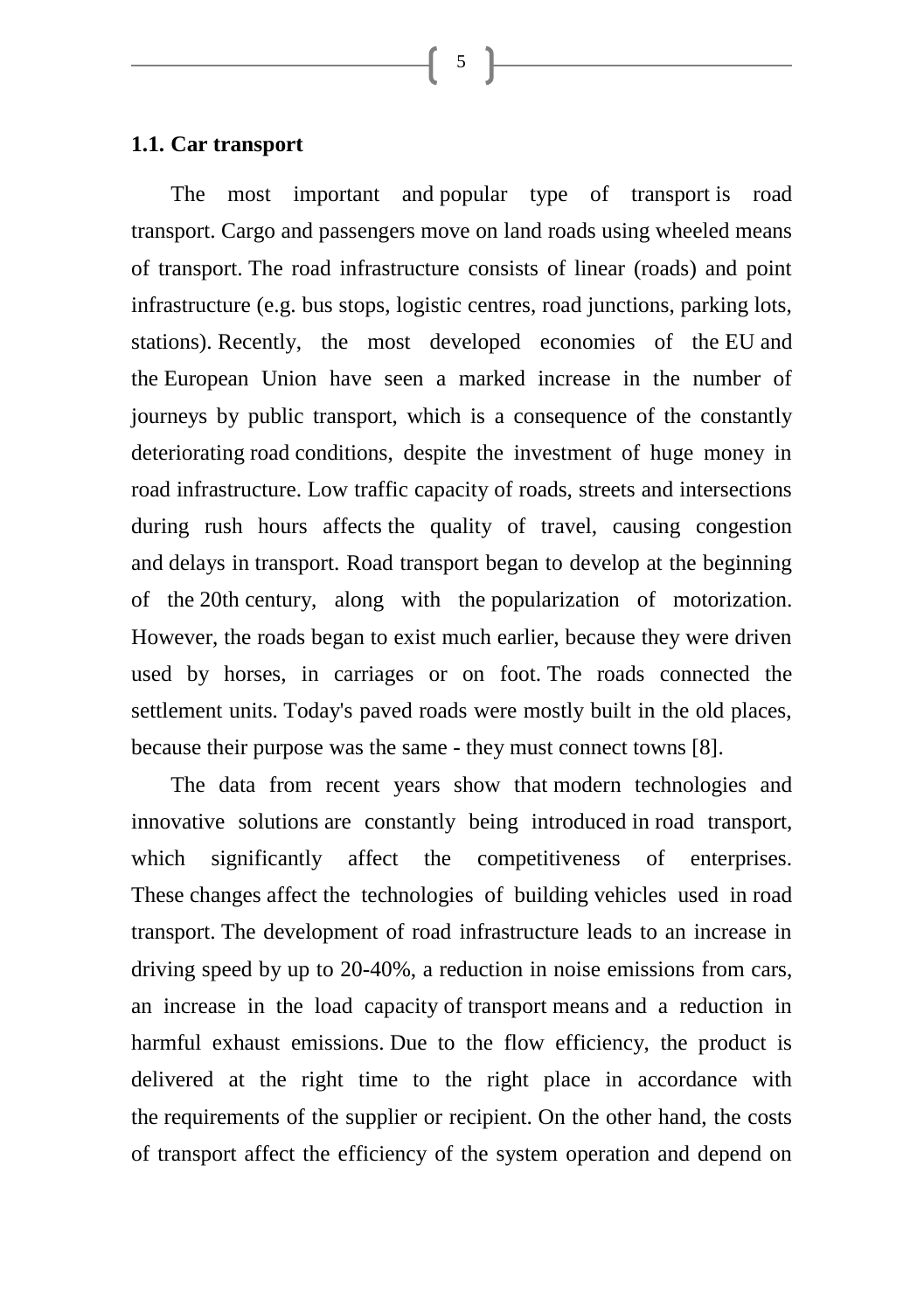$\left\{ \begin{array}{c} 6 \end{array} \right\}$ 

the type of transport used, time and route [9]. In Poland, thanks to the implemented investment projects, the travel time on many transport routes has decreased. It was examined that in poviats where road investments were implemented, the level of wealth of the population increased [10].

Four European transport corridors run through Poland, which constitute an important element in the economic, spatial and social dimensions and increase global competitiveness. The network of trans-European corridors in Poland covers most urban agglomerations. The development of transport is aimed at improving domestic and international traffic. Having a spatially rich and well-developed infrastructure by the state encourages society to undertake economic activity, then entrepreneurship develops, the labour market functions properly, and living conditions improve. In Poland, the length of expressways and highways is constantly being expanded. By 2025, there will be over 6,000 km of roads of this type [11].

#### **1.2. Railway transport**

Another important branch of transport is rail transport including: passenger and freight rail transport. In this case, the movement of passengers and goods is possible with the use of railway vehicles running on the railway network. The infrastructure of the described transport includes, among others, railway lines, stations, stops, technical facilities. More and more people are switching from private car travel to public transport services, including rail . Factors that make rail transport a convenient means of transport for people include: speed, driving comfort, the ability to travel at different times of days regardless of the weather, and a higher level of safety compared to other means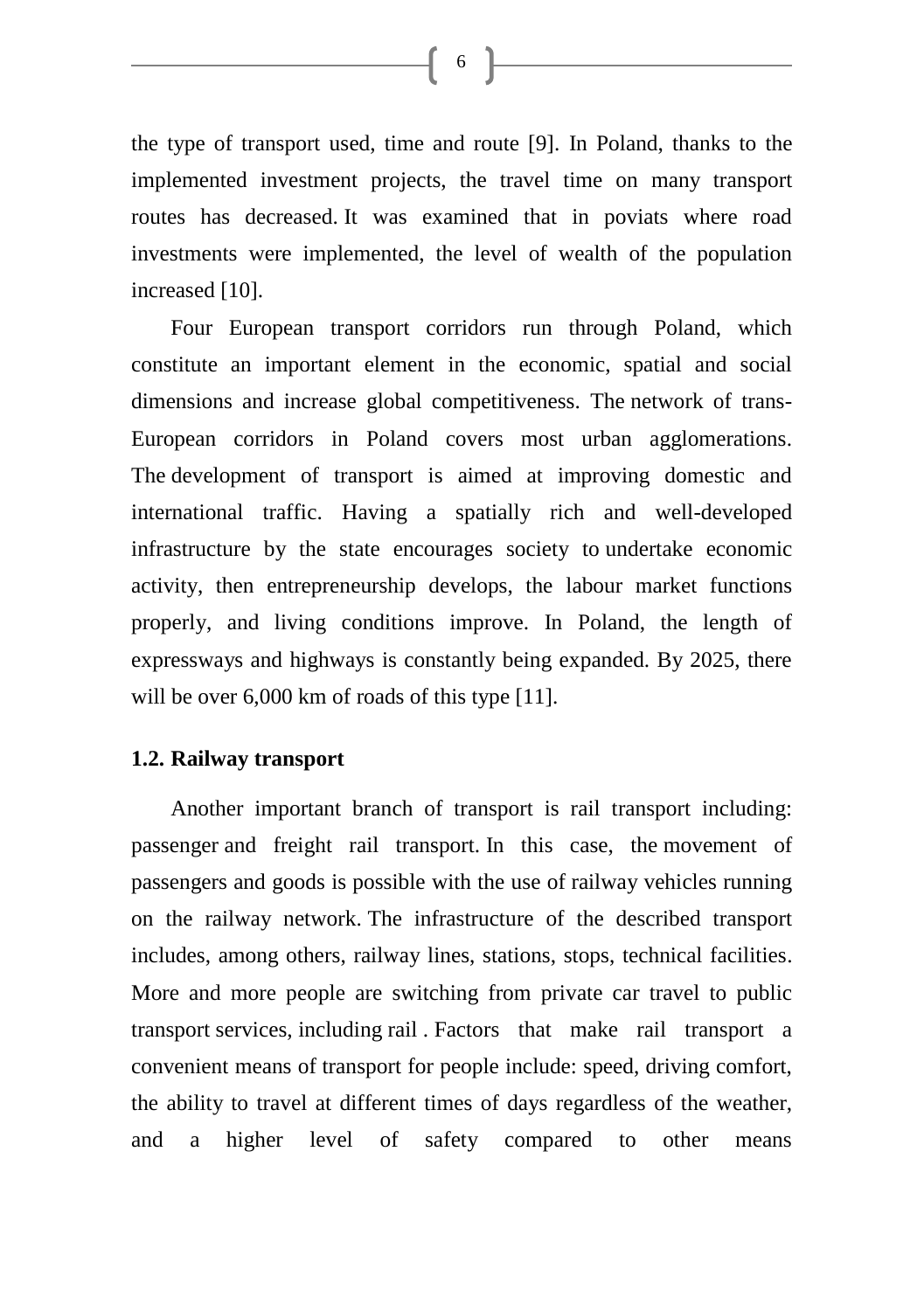of transport. Another important feature is greater accessibility for people with a lower financial status or with problems with the locomotors system [12].

7 ]

Rail transport in Poland began with the Warsaw-Vienna and Upper Silesian railways in the 1840s. The first railway line, 30 km long, was built in 1842 and connected Wroclaw with Oława. The development of railroads intensified tourism in those days and the current state and organization is the result of almost 200 years. After World War II, rail transport was an unrivalled form of moving people and cargo. In the period of system transformation, i.e. from the beginning of the 90s, a significant regression in the number of passenger rail transport was noticeable, resulting from the policy of the state, which recognized the development of road transport as a priority. Not enough resources were allocated to carrying out the necessary repairs to the railway infrastructure, which led to economic degeneration and decapitalisation. The 21st century brought major structural changes to the railroads, but this did not prevent further numerous liquidations of railroads. In the first decade of the century, the Polish railway network was shortened from 23,000 km to 19,000 km. Only since 2014 there have been positive changes resulting from the modernization of railways, and renovation of stations and stops. The condition of the railway infrastructure is improving, which has allowed for increasing train travel. The vast majority of investments were implemented with the support of EU funds, state budget, railway funds and PKP's own funds. The current organization of the rail transport system is the result of reforms that have been ongoing since 1989. Most of the lines are currently managed by Polskie Linie Kolejowe SA. Railway infrastructure managers are required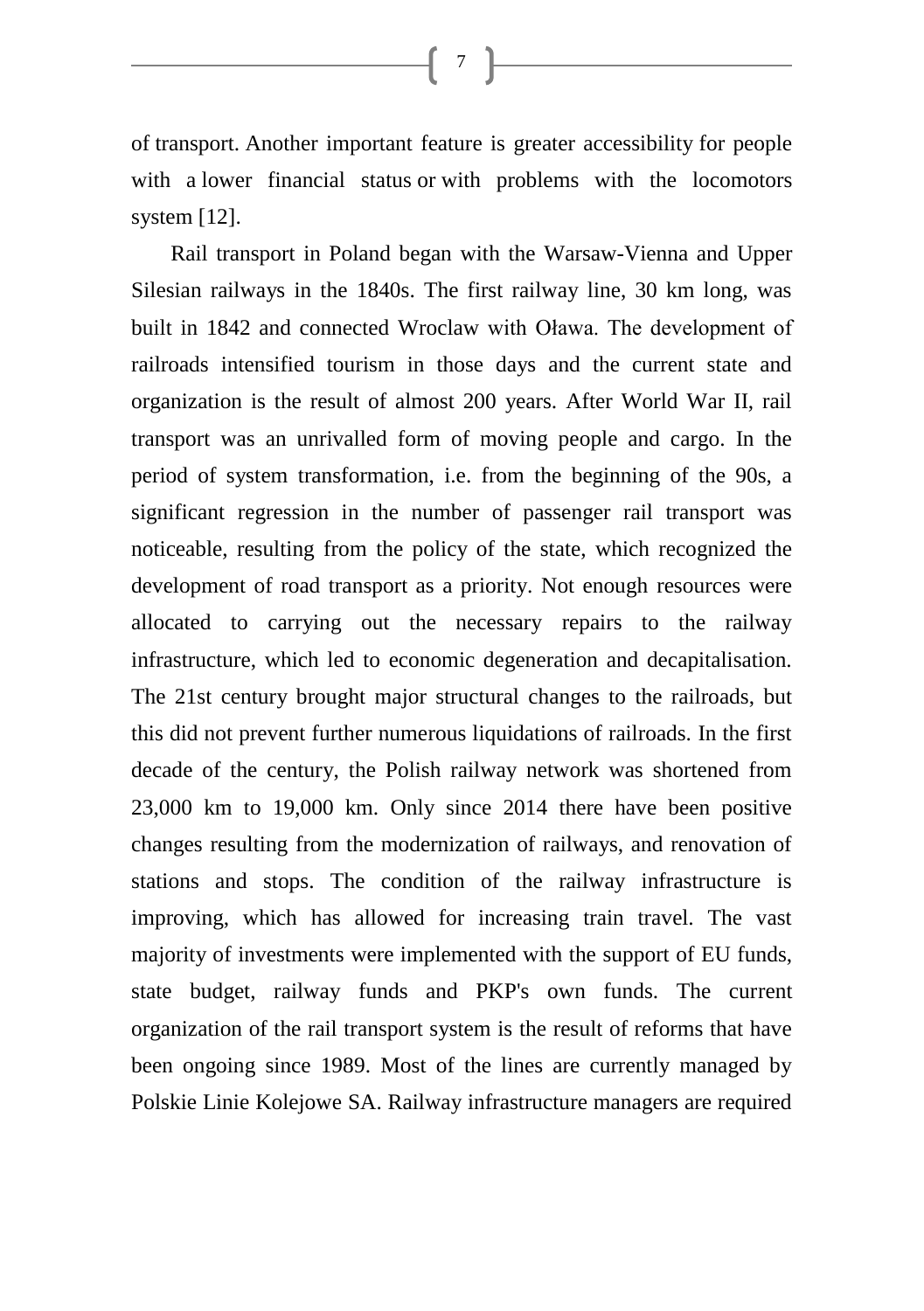to make lines available to all interested service providers, resulting in an increase in the number of rail transport providers [13].

In rail transport, the basic factor stimulating the search for the implementation of new solutions is the need for technical interoperability of rail infrastructure. Despite much progress, there are still noticeable differences between national systems of transport, eg. Different joining techniques wagons or non-unified system signalling. Another equally important factor is the need to strengthen the position of inter-state competition, in particular with regard to collective road transport. Rail is a convenient means of transport for tourists, however, the low level of innovation of railway transport enterprises in Poland limits their development and prevents them from competing with other means of transport. Railway undertakings should take more effective measures to offer a comprehensive offer to passengers [14].

In Poland, the railway network is well developed in quantitative terms. It has a high degree of electrification and the percentage of double and more tracks. However, comparing the Polish railway network to other European Union countries, much worse operational characteristics are noticeable. Due to the poor technical condition of the railway infrastructure, Poland is not able to meet the EU obligations and poses a safety risk. The technical condition of railways is one of the main reasons for limiting the speed of commercial transactions, which deteriorates the quality of services and the competitiveness of enterprises [15].

In Poland, there are significant deviations from European standards in the development of the infrastructure of these modes of transport. The existing disproportions resulted in poor conditions of their functioning and limited competitiveness. As a consequence of the existing mistakes made in the development process, the reactive accessibility to many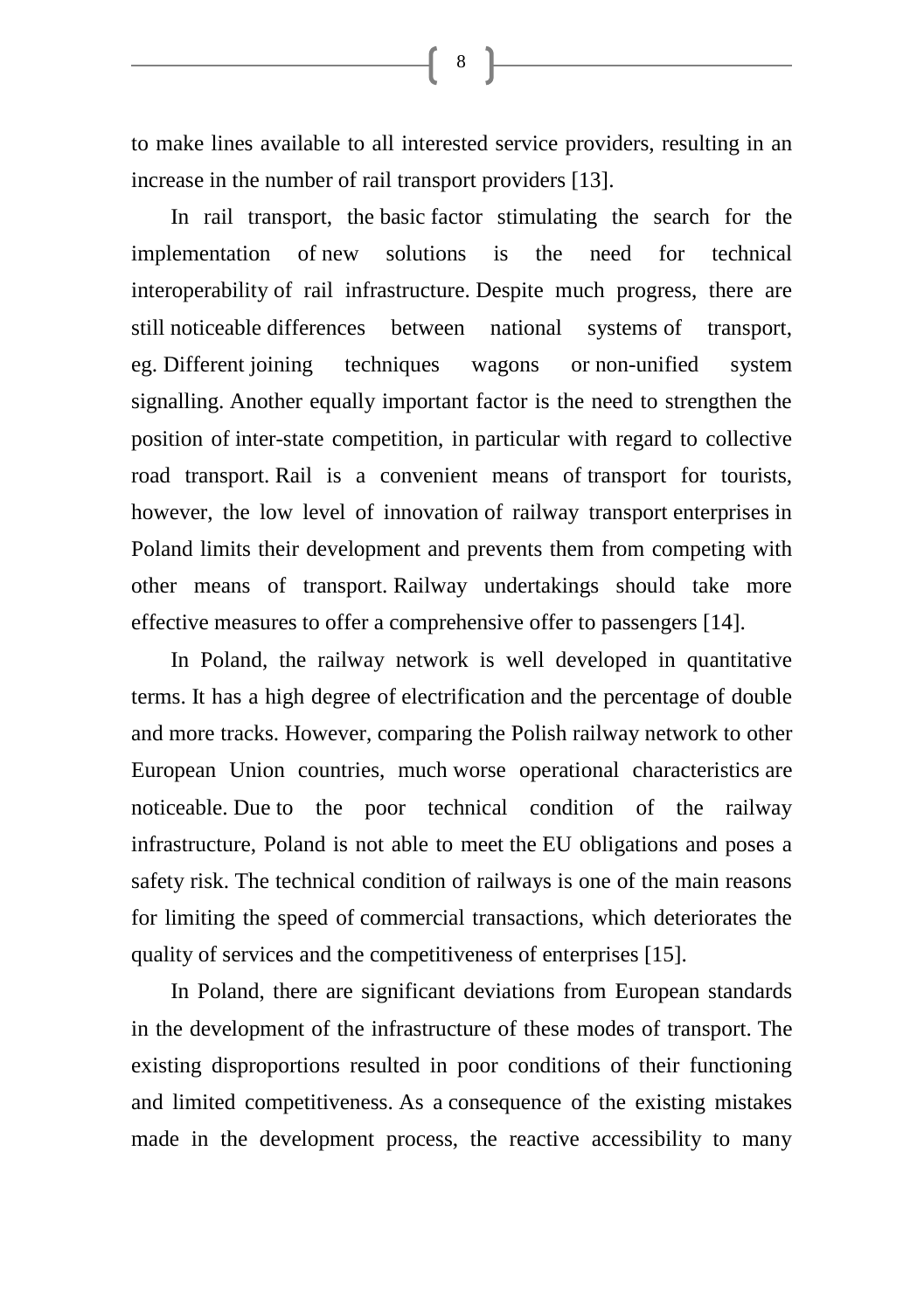centres and regions was deteriorated. The aim of the article is to analyze and evaluate the development and innovation in road and rail transport in Poland.

#### **2. RESULT / EXPERIMENTAL**

The study was conducted on randomly selected 120 people living in the Silesian Voivodeship at the turn of 2019-2020. The respondents assessed what, according to them, the development of road and rail transport in Poland looks like and what the level of innovation is. People were tested using an original questionnaire. The respondents answered the questions on a scale from 1-4, where 1 meant bad and 4 - very good. All 120 received questionnaires were used for data analysis. Order questionnaire was not rejected.

The analysis consisted of descriptive statistics and performed analysis ANOVA. Level of significance adopted:  $p \le 0.05$  The responses were grouped and analyzed, and the survey results are presented below.

|       | N            | % N | X year           | <b>SD</b> |
|-------|--------------|-----|------------------|-----------|
| women | 44           | 37% | $\bigcap$<br>ے ر | 1,06      |
| men   | $\sim$<br>'0 | 63% | $\sim$<br>34     | 1,48      |

**Table 1.** Descriptive statistics of age and sex in the subjects.

Among the respondents, 76 people (63%) were men between 29 and 37 years old  $(x = 34)$ , and 44 people  $(37%)$  were women between 29-35 years old  $(x = 33)$ .

**2.1.** Development and innovation of road transport in Poland.

In the first part of the survey, respondents were asked to evaluate the development and innovation of road transport in Poland.

【9】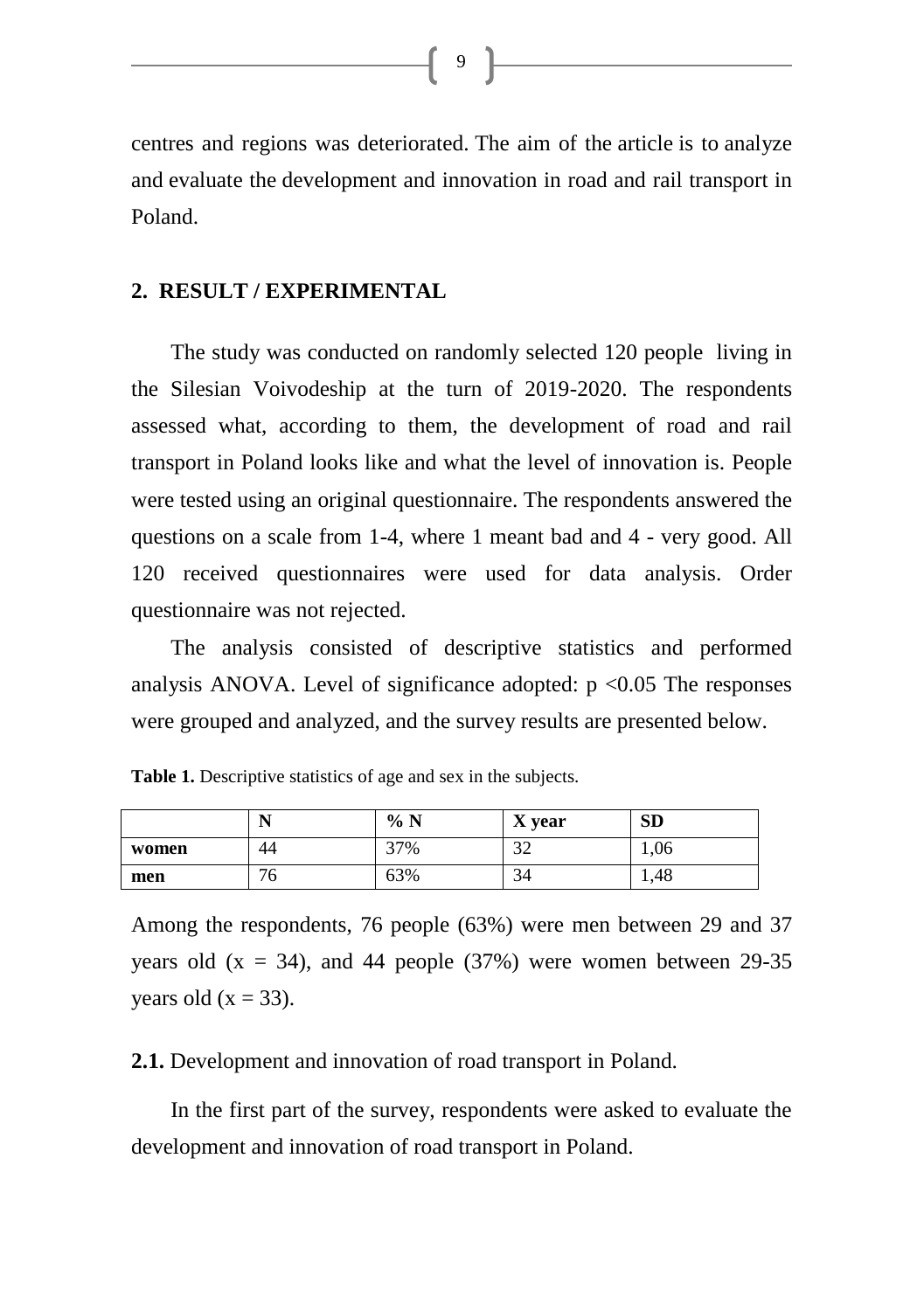

**Figure 1**. The level of development (1) and innovation (2) in road transport in the opinion of the respondents. [own study]

Most of the respondents assessed the development of car transport in Poland as good (66% / 79 persons) and very good (20% / 24 persons), and only 14% (17 persons) assessed the development as average or bad. Similar results were obtained in the assessment of the innovativeness of this transport. Over 59% (71 people) stated that the level of innovation in Poland is good, 28% (34 persons) - average, 13% (15 people) - weak.

**Table 2**. Analysis of the average values of the level of development and innovation in road transport. [own study]

|            | $\overline{\mathbf{r}}$<br>́△ | М | Min. | Maks. | <b>SD</b> | $V(\%)$ | n    |
|------------|-------------------------------|---|------|-------|-----------|---------|------|
| evelopment | 3,05                          |   |      |       | 0.61      | 19,87   | 0.00 |
| innovation | 3,16                          | ້ |      |       | 0.62      | 19,68   |      |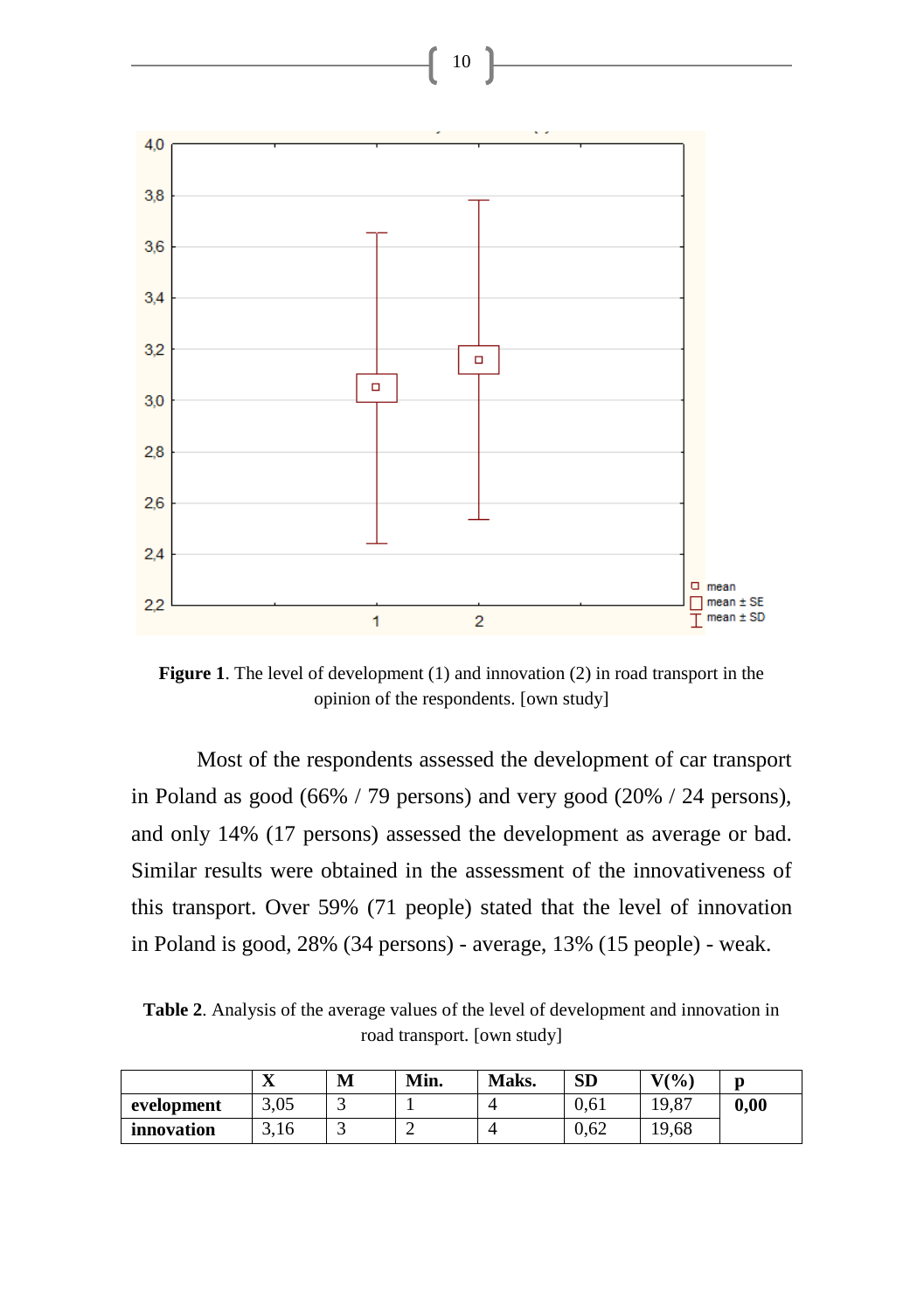The analysis of average values gave the basis for the assumption that there is a relationship between the assessment of the development of road transport in Poland and the level of its innovation. These conclusions were confirmed using the Kruskal-Wallis test, in which the probability of the tested p close to zero was obtained ( $p = 0,00$ ) Statistical analysis showed that road transport develops in direct proportion to innovation in road transport, therefore it can be concluded that the development of road transport affects its level of innovation in Poland.

### **2.2. Development and innovation of rail transport in Poland**

The next questions in the survey concerned rail transport in Poland. The respondents also assessed the development and innovation of this transport.



1- bad, 2- average, 3- good, 4- very good

**Figure 2.** The level of development of rail transport in Poland as assessed by the respondents. [own study]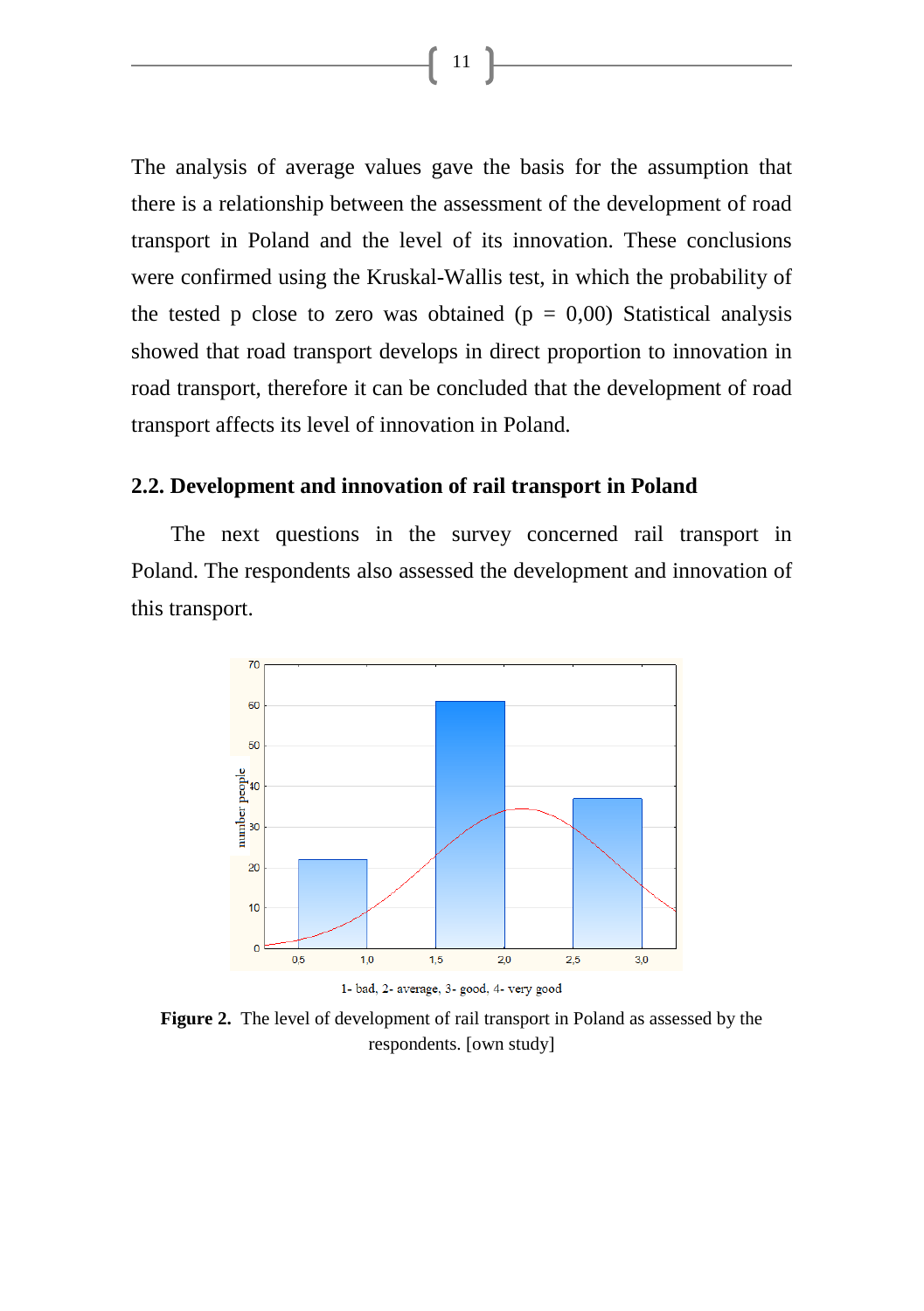The development of rail transport was assessed at an average level of 51% (61 people), 31% (37) considered it well developed, and 18% (22) - bad.

12



**Figure 3.** Assessment of the level of innovation in rail transport in Poland in the opinions of respondents. [own study]

When asked about the innovativeness of rail transport in Poland, the inhabitants of the Śląskie Voivodeship responded negatively, assessing 74% (89 people ) of innovation as bad or average, and only 22% (27 people ) as good . The innovativeness of transport at a very good level was assessed by only 3% (4 people) of the respondents.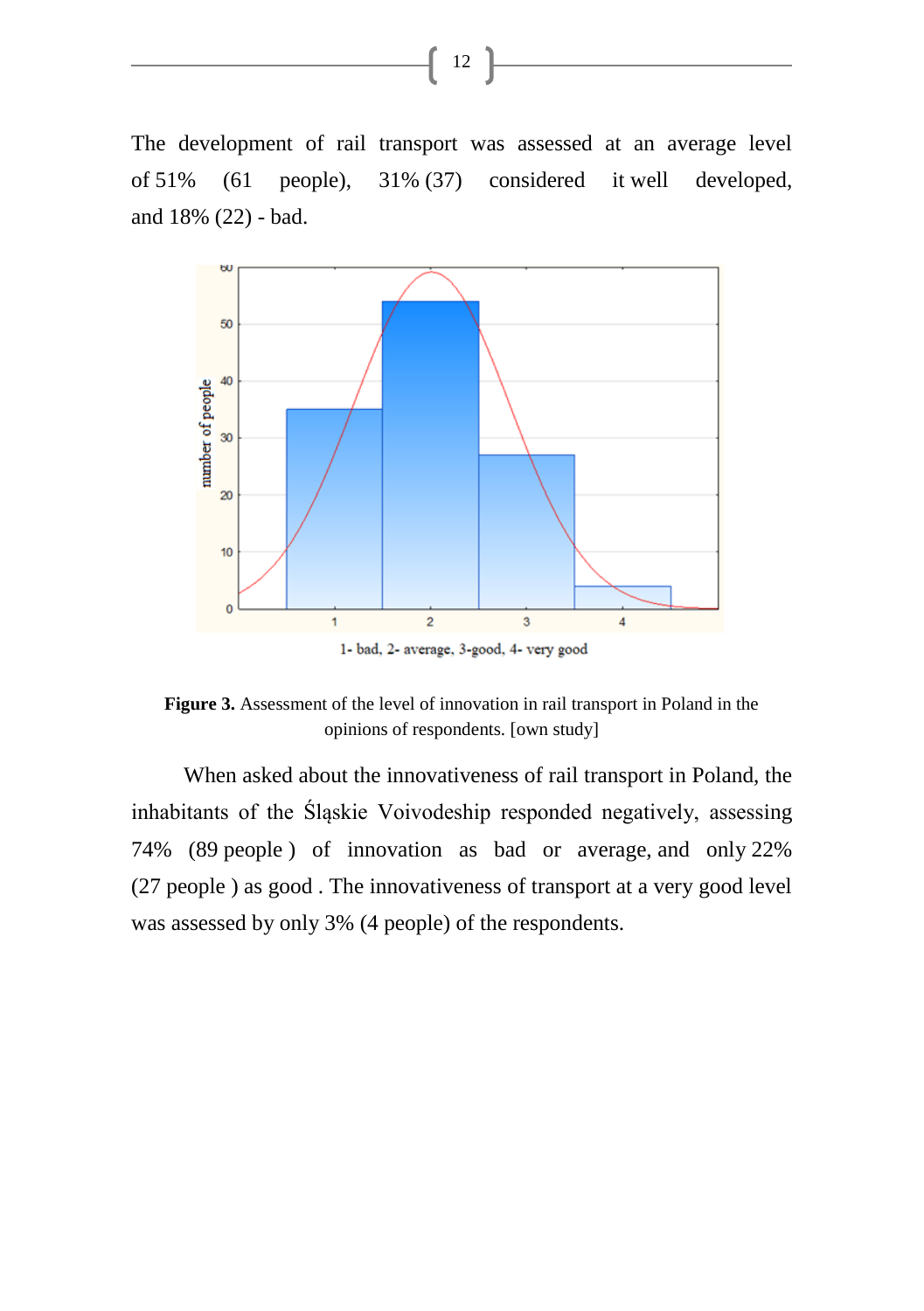**Table 3**. Statistical analysis of the average assessment of the level of development to the level of innovation in rail transport. [own study]

| Railway<br>transport  | Medium<br>−<br>$\frac{1}{2}$<br>Ğ, | Medium<br>$\mathbf{\Omega}$<br>group | $\mathbf{r}$ | −<br>$\frac{1}{2}$<br>යි<br>Z | $\mathbf{\Omega}$<br>dno<br>త్<br>Z | −<br>Group<br>$\mathbf{s}$ | $\mathbf{\Omega}$<br>Group<br>SD | Variances<br>≏ |
|-----------------------|------------------------------------|--------------------------------------|--------------|-------------------------------|-------------------------------------|----------------------------|----------------------------------|----------------|
| <b>Innovation vs.</b> | 2.00                               | 2.13                                 | 0.200        | 120                           | 120                                 | 0.81                       | 0.69                             | 0.09           |
| development           |                                    |                                      |              |                               |                                     |                            |                                  |                |

Most of the inhabitants of the Śląskie Voivodeship assessed the development and innovation in rail transport as average. Statistical analysis was performed and the obtained results were compared. The analysis showed that despite similar assessments of the respondents, the development and innovation of rail transport are independent of each other. No statistical significance  $(p > 0.05)$ .

The last question analyzed in the survey concerns the application of modern technologies in transport. The respondents were asked whether the introduction of new technologies in road and rail transport could affect the competitiveness of enterprises in the country.

**2.3.** Comparison of road transport with rail transport.



Figure 4. List of the results of the evaluation of the inhabitants of the Śląskie Voivodeship of using modern technologies in road (1) and rail (2) transport. [own study]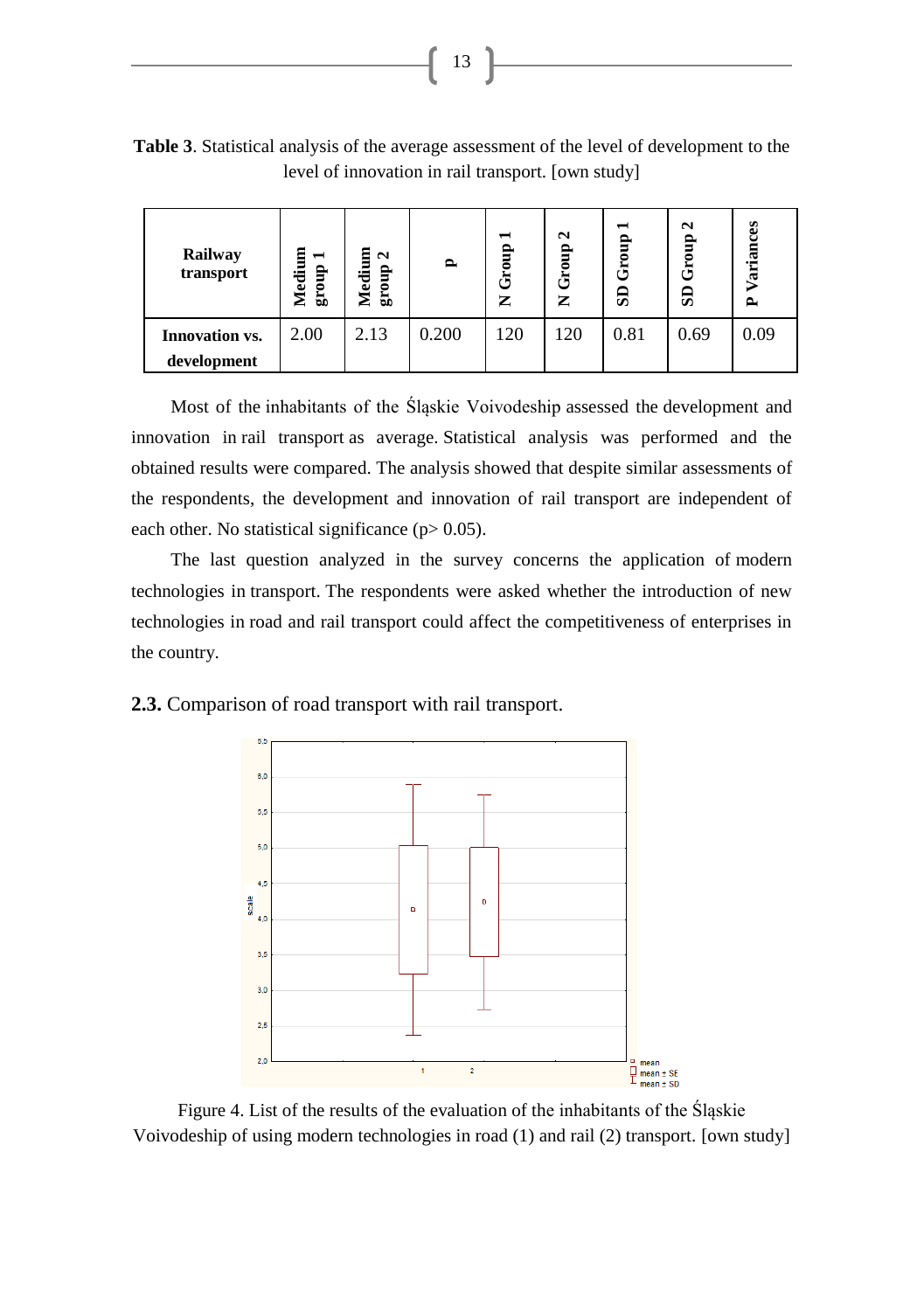The respondents agreed that the introduction and application of modern technologies will have a positive impact on the competitive advantage of the country's enterprises both in road and rail transport. In both cases, the

**3. SUMMARY** 

average grade was above good.

Transport is of great importance not only in the entire economy, but also in the everyday life of every person. Rail transport in Poland began to develop in the mid-nineteenth century. The main advantage of this transport over road transport is the lower cost of transport in the case of large quantities of goods and longer distances. On the other hand, road transport has developed along with the spread of motorization, it is the result of the growing economy. Poland is not a leader in the innovation of modern technologies and solutions necessary for the development and use of rail and road infrastructure. The introduction and application of modern technologies will have a positive impact on the competitive advantage of domestic enterprises in rail and road transport.

#### **References**

- 1. Koźlak A, Ekonomika transportu. Teoria i praktyka, Wydawnictwo Uniwersytetu Gdańskiego, Gdańsk 2008.
- 2. Alina Lipińska-Słota, Transport Lądowy w rozwoju gospodarczym Polski i jego finansowanie w perspektywie do 2020r., Studia Ekonomiczne. Zeszyty Naukowe Uniwersytetu Ekonomicznego w Katowicach, Katowice, 2016.
- 3. Sendek-Matysiak E. Ocena stanu infrastruktury transportu drogowego w Polsce w latach 2000-2015 przez kierowców. Prace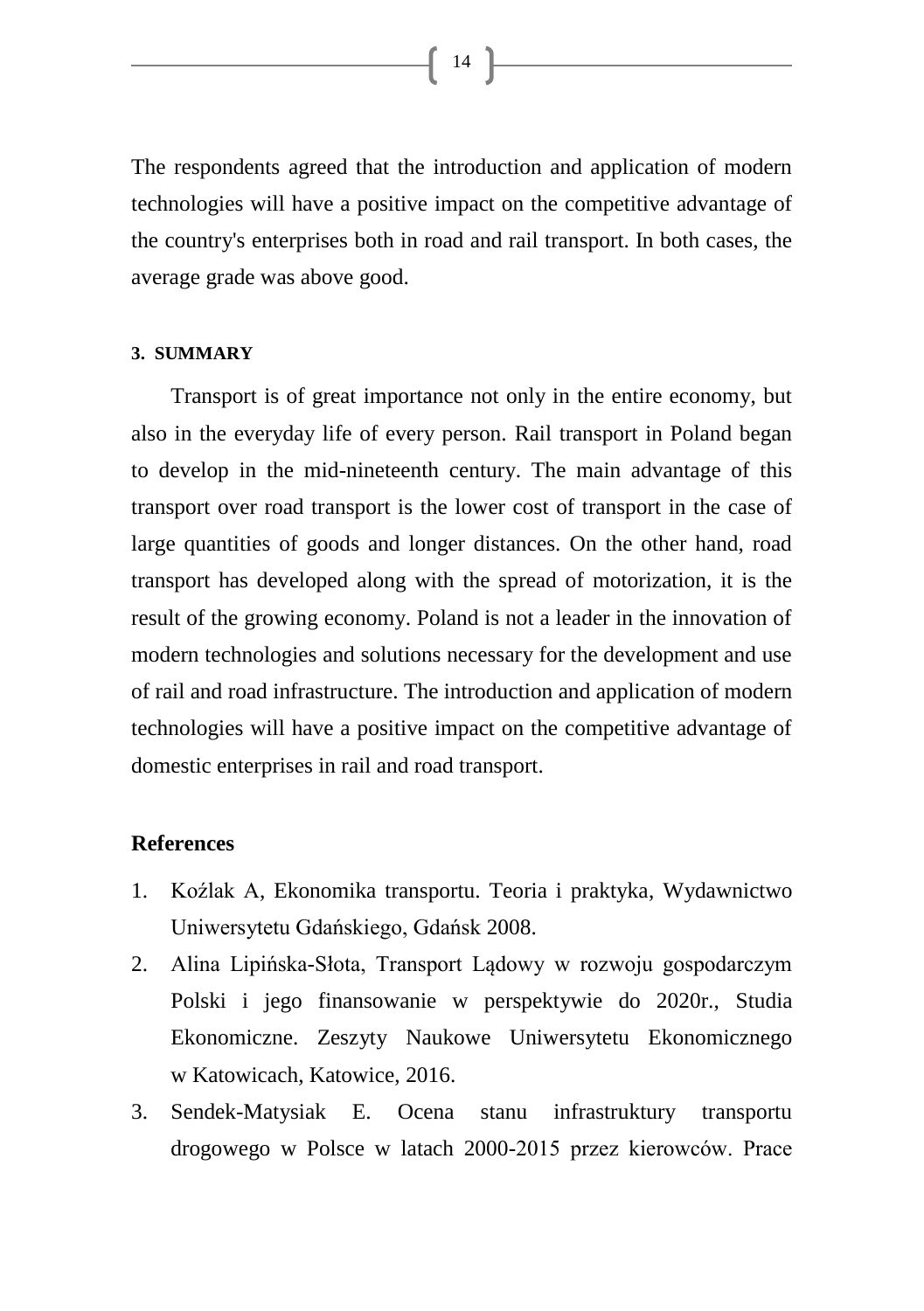naukowe Politechniki Warszawskiej. Transport, Warszawa 2017, z. 117, 331-341.

- 4. Włodarczyk A., Mesjasz-Lech A. Journal of Economic and Social Development (JESD) Vol. 6, No. 1, 93 Development of Road Transport Logistic Infrastructure and Air Pollution in the Visegrad Group Countries, 2019.
- 5. Nowicka-Skowron M., Kaczyńska M., Dobrovsky L. Road Transport Management and innovations. Zeszyty Naukowe Politechniki Częstochowskiej Zarządzanie nr 35, 2019, 97-107.
- 6. A. Korombel, M. Nowicka-Skowron Innowacje i działalność innowacyjna polskich przedsiębiorstw w świetle krajowych i zagranicznych badań. Zeszyty Naukowe Wyższej Szkoły Humanitas. Zarządzanie, Sosnowiec, 2017 (4), 9-19.
- 7. Rześny-Cieplińska J. Kierunki Rozwoju systemów transportowych ze szczególnym uwzględnieniem przewozów drogowych. [Studia](http://bazekon.icm.edu.pl/bazekon/element/bwmeta1.element.ekon-element-issn-2083-8611) [Ekonomiczne,](http://bazekon.icm.edu.pl/bazekon/element/bwmeta1.element.ekon-element-issn-2083-8611) Uniwersytet Ekonomiczny w Katowicach, nr [143](http://bazekon.icm.edu.pl/bazekon/element/bwmeta1.element.ekon-element-cb3763a5-9b0e-38d2-8826-ec41bcd9cea7) Współczesne [uwarunkowania](http://bazekon.icm.edu.pl/bazekon/element/bwmeta1.element.ekon-element-cb3763a5-9b0e-38d2-8826-ec41bcd9cea7) rozwoju transportu w regionie, Katowice, 2013, 341-348.
- 8. Maciąg P., Maciąg M. Kierunki rozwoju transportu drogowego. Eksploatacja i testy. Autobusy : technika, [eksploatacja,](http://yadda.icm.edu.pl/baztech/element/bwmeta1.element.baztech-journal-1509-5878-autobusy__technika_eksploatacja_systemy_transportowe) systemy [transportowe,](http://yadda.icm.edu.pl/baztech/element/bwmeta1.element.baztech-journal-1509-5878-autobusy__technika_eksploatacja_systemy_transportowe) Radom, 2017, 18, nr 12, 1074-1079.
- 9. R. Sałek, K. Grondys, Uwarunkowania dla zastosowania nowoczesnych technologii ICT wspierających działalność przewozową w transporcie drogowym. Autobusy: technika, eksploatacja, systemy transportowe, Radom, 2017, 18, nr 12.
- 10. Budowa dróg w Polsce. Fakty i mity, doświadczenia i perspektywy, [https://www.pwc.pl/pl/publikacje/assets/budow\\_drog\\_w\\_polsce\\_rapo](https://www.pwc.pl/pl/publikacje/assets/budow_drog_w_polsce_raport_pwc.pdf) [rt\\_pwc.pdf.](https://www.pwc.pl/pl/publikacje/assets/budow_drog_w_polsce_raport_pwc.pdf) (dostęp; 03.10.2020)